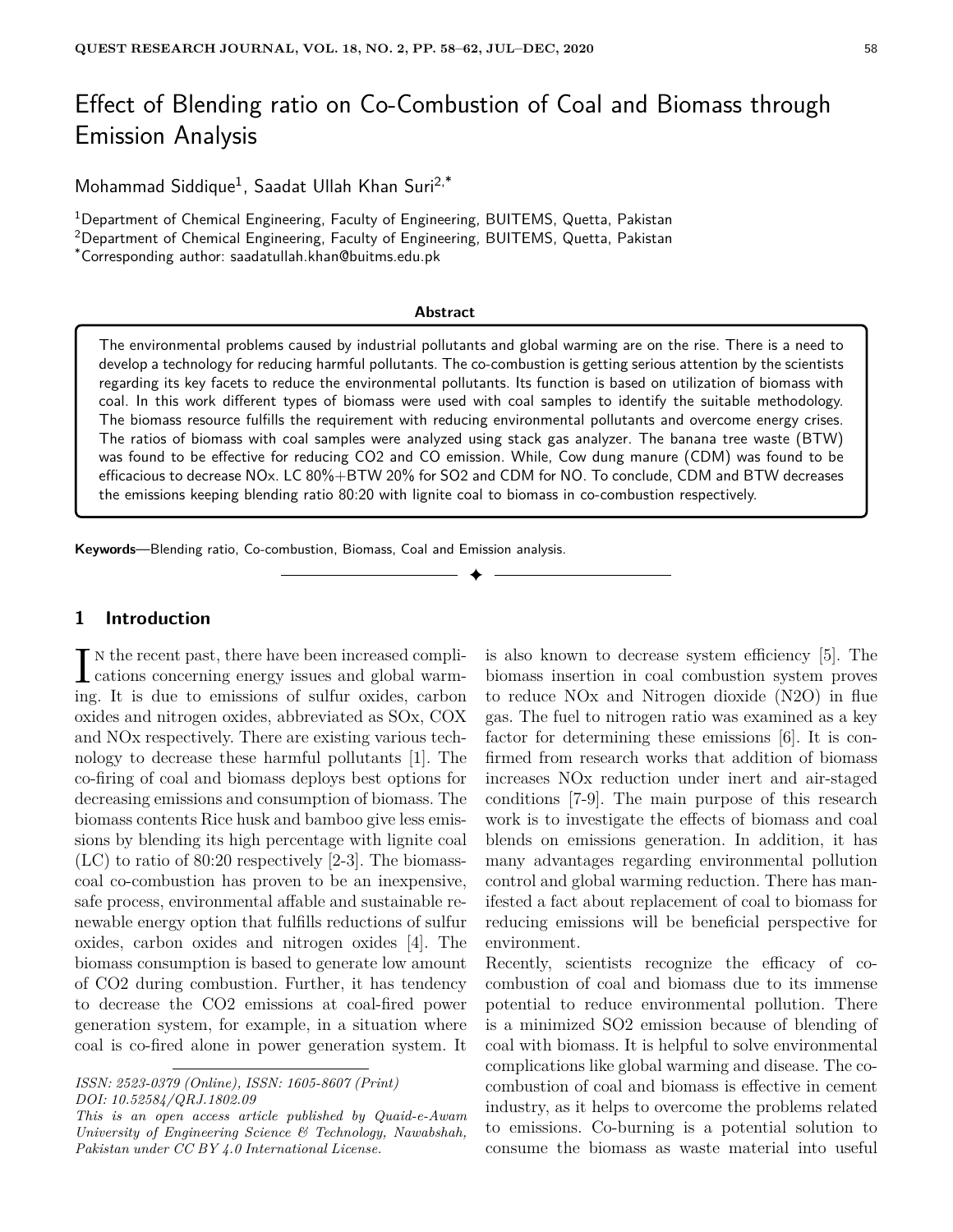

Fig. 1: Illustration of co-combustion steps of the methodology

product. We can attain viable energy from biomass waste through the co-combustion technology.

## **2 Materials & Methods**

The materials and methods of this research are discussed in the following sections.

#### **2.1 Materials**

The materials were collected from Tandojam, Jamshoro and Kotri areas of Sindh province, Pakistan. Three types of biomass banana tree waste (BTW), cow dung manure (CDM) and tree leaves (TL) were obtained to conduct this research. The Lignite coal (LC) was brought from Lakhra plant. The research was conducted using equipment such as stack gas electrical muffle furnace, grinder, crusher and sieves. The stack gas analyzer is used to characterize emissions, and 0.75 nm samples sizes are obtained from sieve analysis.

#### **2.2 Methodology**

The experimental methodology comprises the following steps. Firstly, the collection of samples is carried out. Afterwards, it is crushed and grinded. The third step implements blending of LC. At Muffle furnace, there co-combustion of samples take place to desired product as emission gases. This research work was completed in particle technology lab in department of chemical engineering at MUET, Jamshoro, Pakistan. The whole research work has five steps, as shown in Figure 1[10-11].

The coal and biomass samples were blended with different ratios described as 10:90, 20:80, 30:70 and 40:60 respectively. Muffle furnace works for co-combustion and stack gas emission. Thereafter, gases emission is scrutinized to find the degree of co-combustion.

#### **3 Results & Discussion**

The prime purpose of this research work is to investigate the effect of biomass and coal blends on emissions generation to devise effective solutions to environmental pollution and global warming. The current investigation deploys a scientific evidence regarding replacement of coal with biomass for reducing harmful emissions.

Coal, biomass and their blends in co-combustion process were investigated to deplete the emissions. However, different tests are performed which displays the particle size, emissions, carbon, hydrogen, nitrogen, sulfur and calorific values. At co-combustion of coal and biomass, emissions are analyzed using stack gas analyzer, as this process results in the generation of different gases. Table 1 shows the gases that were generated during co-combustion.

Blending ratio is referred to as a ratio of coal to biomass. In this study, biomass to coal ratio is varied for observing its effectiveness. The obtained gases after co-combustion process were CO, CO2, O2, H2, NO2, NOX and SO2. The fluctuating blending ratios explore maximum concentration of the combustible gases. Due to this, we used different concentration of coal and biomass to see the behavior on co-combustion. It is a preliminary investigation to look precisely on obtained gases concentration through blending ratios [12-13].

Table 1 displays the highest percentage of obtained O2 from burning of cow dung manure (CDM) around 17.63%. It also displays that the highest value of CO in flue gases concentration is about 1644.16 ppm after the burning of 60% LC+40% BTW blend. The maximum percentage of produced CO2 was found to be around 4.37% for 90% LC+10% TL blend and the maximum NO percentage was about 68 ppm for pristine BTW sample.

It is worth pointing out that the maximum obtained NO2 concentration was noted to be around - 0.98ppm for pristine TL. In case of NOx, the highest concentration value of about 66.16 ppm was observed by tilizing 60% LC+40% TL blend. For SO2, the maximum amount obtained was 345.3 ppm using 90% LC+10%TL blend. From the results reported in Table 1, it can be concluded that under blending ratios the maximum CO concentration is found to be 1510.5 ppm with pristine BTW blend. In addition, minimum CO concentration was noted to be around 684.667 ppm with LC70%+CDM30% blend in feed. It is evident that on account of incomplete combustion, minimum CO amount from LC70%+CDM30% blend was observed as shown in Figure 2. This blending ratio has several industrial applications due to its efficiency.

Figure 3 demonstrates NO concentration under different blends. It reveals a sample which is affected by NO. A maximum amount of 68 ppm of NO was generated under pristine BTW. It shows that using CDM, the NO concentration in co-combustion can be reduced. For this reason, biomass concentration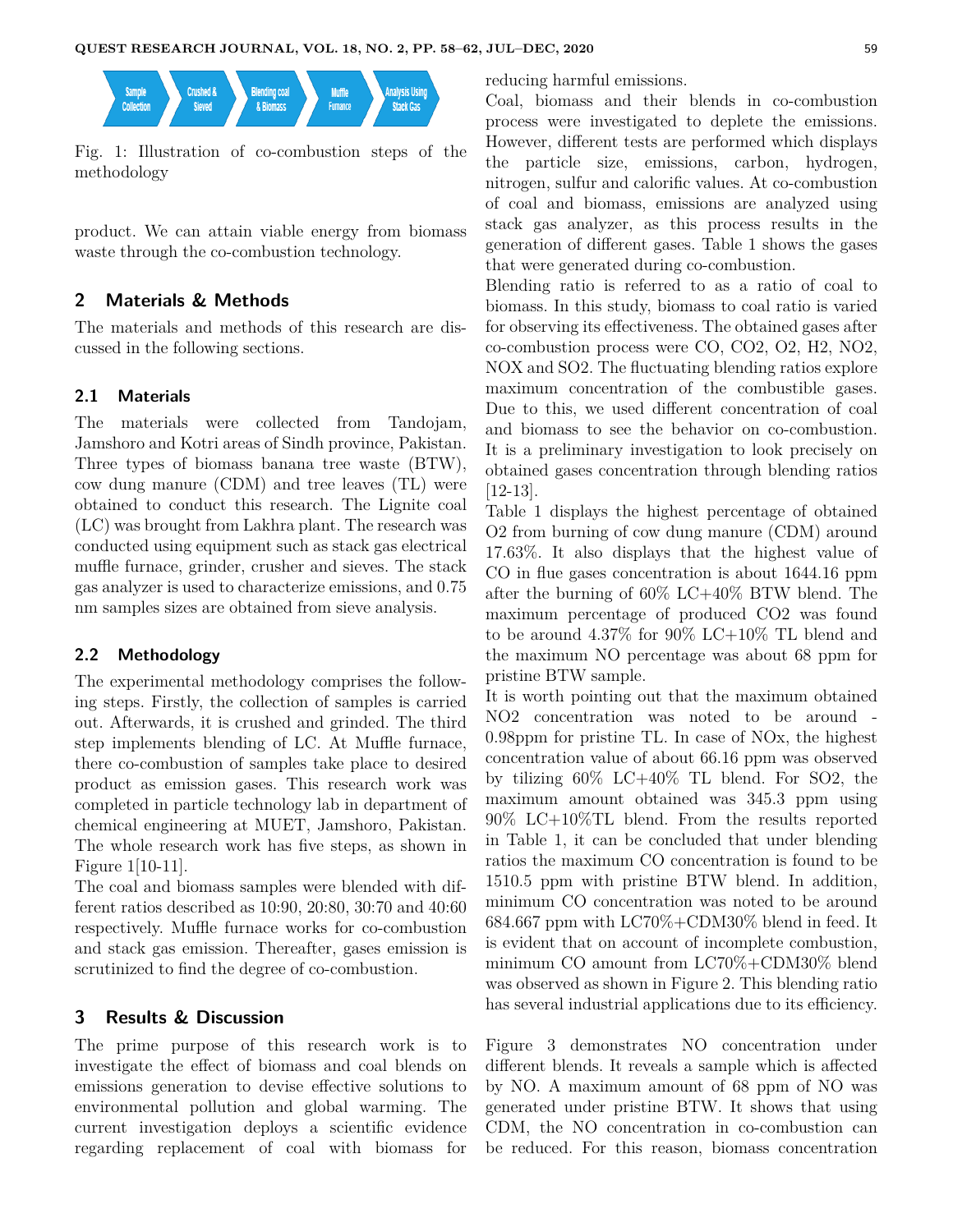**QUEST RESEARCH JOURNAL, VOL. 18, NO. 2, PP. 58–62, JUL–DEC, 2020** 60

| <b>SNO</b>     | Material                | <b>O2%</b> | $_{\rm CO}$ | CO <sub>2</sub> | NO    | NO <sub>2</sub> | <b>FT©</b> | NOx   | SO <sub>2</sub> | H <sub>s</sub> |
|----------------|-------------------------|------------|-------------|-----------------|-------|-----------------|------------|-------|-----------------|----------------|
|                |                         |            | (ppm)       |                 | (ppm) | (ppm)           |            | (ppm) | (ppm)           | (ppm)          |
| л.             | LС                      | 16.89      | 901.83      | 2.19            | 30.66 | $-3.01$         | 76.63      | 30.63 | 325             | $-248.9$       |
| $\overline{2}$ | TL                      | 15.33      | 925         | 3.03            | 40.66 | $-0.986$        | 76.7       | 40.66 | $-23.5$         | 269.33         |
| 3              | <b>BTW</b>              | 16.75      | 1510.5      | 1.63            | 68    | $-2.267$        | 73.56      | 64.66 | 66.66           | 140.33         |
| $\overline{4}$ | CDM                     | 17.79      | 1322.1      | 1.79            | 32.16 | $-1.683$        | 94.66      | 30.83 | $-70.16$        | 221            |
| 5              | $L C90\% + T L 10\%$    | 13.2       | 1083.8      | 4.37            | 43.33 | $-7.61$         | 65.18      | 51.16 | 345.3           | 704            |
| 6              | $LC80\% + TL 20\%$      | 15.74      | 1103.6      | 2.87            | 45.33 | $-4.41$         | 75.63      | 45.5  | 138.1           | 179.33         |
| 7              | $LC70\% + TL 30\%$      | 15.74      | 1220        | 2.86            | 52.83 | $-5.75$         | 79.1       | 53.16 | 21.83           | 333.66         |
| 8              | $LCG0\% + TL40\%$       | 15.45      | 928.83      | 3.02            | 65.83 | $-5.25$         | 83.41      | 66.16 | 32.83           | 526.16         |
| 9              | $LCO0\% + BTW10\%$      | 15.525     | 1136.1      | 3.10            | 45.66 | $-2.98$         | 84.71      | 45.83 | 9.83            | 223.83         |
| 10             | $LCS0\% + BTW20\%$      | 16.49      | 1247.5      | 2.50            | 45.83 | $-2.13$         | 87.2       | 42.66 | $-305$          | 129            |
| 11             | $LC70\%+\text{BTW30\%}$ | 15.34      | 1449.1      | 3.20            | 54.5  | $-3.08$         | 87.43      | 44    | $-18$           | 104.16         |
| 12             | $LCG0\% + BTW40\%$      | 15.65      | 1644.1      | 2.97            | 55.33 | $-2.216$        | 82.31      | 55.5  | $-47.66$        | 54.5           |
| 13             | $LCO0\% + CDM10\%$      | 16.31      | 1263.3      | 2.47            | 40.66 | $-3.383$        | 85.68      | 43.33 | 50.83           | 197.66         |
| 14             | $LCS0\%+\text{CDM}20\%$ | 16.55      | 839.5       | 2.49            | 48.16 | $-4.35$         | 96         | 48.33 | 1.166           | 240.5          |
| 15             | $LC70\% + CDM30\%$      | 14.04      | 684.66      | 3.92            | 38.5  | $-2.4$          | 55.95      | 39.33 | $-2.5$          | $-103.667$     |
| 16             | $LCG0\% + CDM40\%$      | 14.66      | 1073.8      | 3.50            | 40.16 | $-2.366$        | 68.03      | 41.33 | $-18.66$        | $-77$          |

TABLE 1: Emissions analysis from coal and biomass blends.



Fig. 2: Illustration on effect of blending ratios on CO production



Fig. 3: Illustration on effect of blending ratios on NO production

is vitally-important. Hence, this blending ratio is efficacious to decrease the emission of NO [14].

On the flip side, Figure 4 shows that the maximum amount of NOx is obtained at 66.16 ppm under



Fig. 4: Illustration on effect of blending ratios on NOx production

blending ratio of  $LC60\% + TL 40\%.$  The minimum NOX content of about 30.83 ppm is produced using pristine CDM blend [14].

Figure 5 shows CO2 emission during the cocombustion process. The maximum amount of 43700ppm of CO2 is produced using LC90%+TL10% blend. While the minimum concentration of 16330 ppm of CO2 is procured using pristine BTW [15].

Figure shows the O2 concentration in product gases. The maximum concentration of O2 is 17790 ppm using pristine CDM. While, the minimum concentration is 1320 ppm by using LC  $90\% + TL$  10% blending ratio in feed. The different biomass blends affect the emission. The presented results show that these blends significantly contribute to optimize the emission of pollutant gases.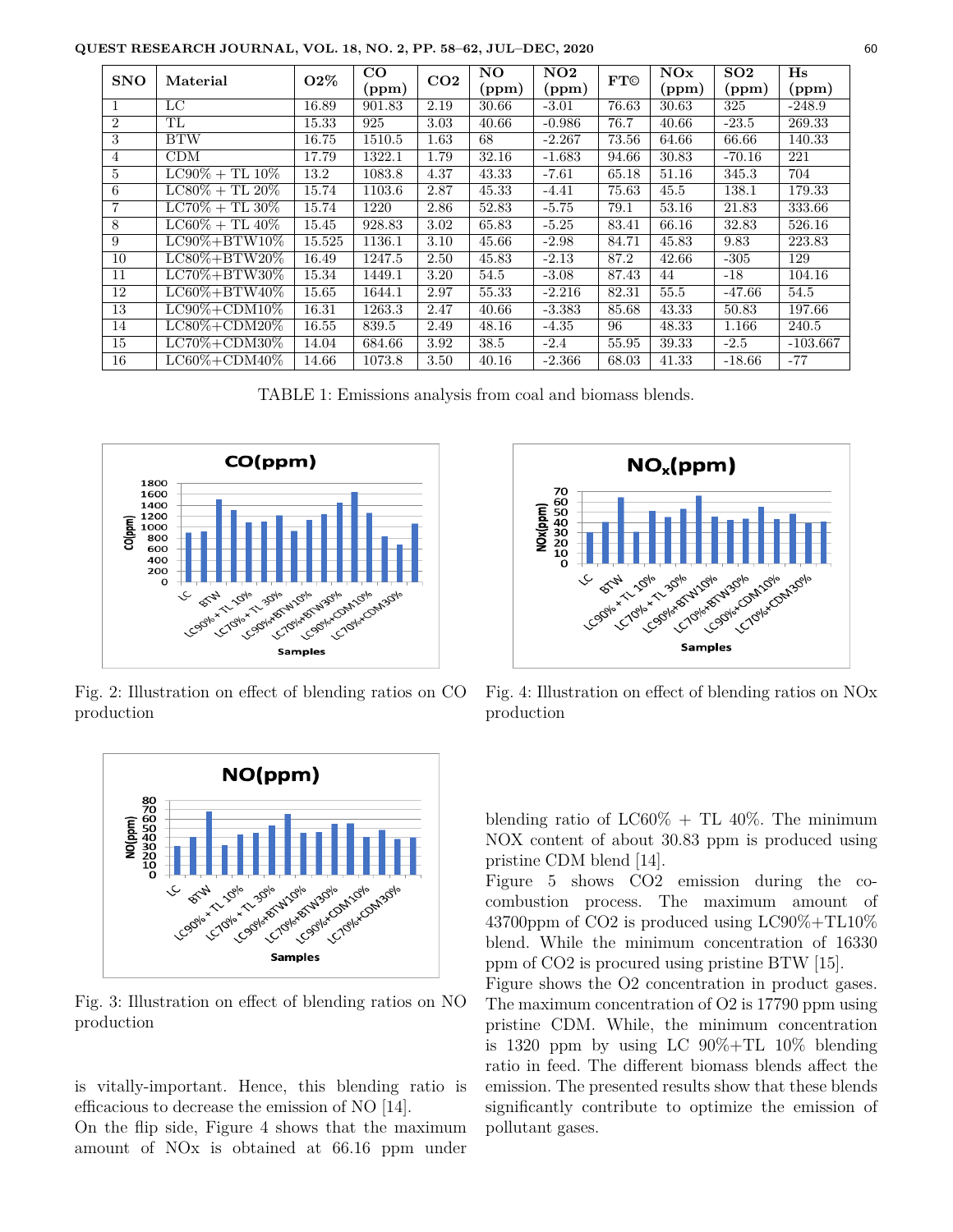

Fig. 5: Illustration on effect of blending ratio on CO2 production



Fig. 6: Illustration on effect of O2 production on blending ratios.

## **4 Limitations & Future Work**

- 1) Biomass co-combustion is the outcome of technological and economic factors. This co-combustion process of biomass and coal has certain limitations. The technical limitation of this process is that combustion process design is based on a specific fuel ratio. Whereas, their burners are designed with respect of volatile components such as ash, water, samples size distribution and dust values. Co-firing of biomass is essential to work for building news system with discussed specifications. A high risk of generation of corrosion caused by HCl formation and higher chlorine values exists. The corrosion rate of these components is elevated at super-heater high temperature.
- 2) One of the limitations is high operating cost of bio-mass and coal blends in co-combustion process. Other economical crucial factor is high fuel cost incurred from transport preparation till the delivery of materials at plant. Consequently, the blending ratio handling at a site increases the expenses per unit energy. The ash quantity at

biogenic fuel should not increase more than 10% of its original value. The produced ash from cocombustion can be fed to cement and concrete industries if there are optimum values of P2O5, SO3 and Cl and unburned carbon at ash. According to Environmental Protection Agency (EPA) ash should fulfills physical and chemical demands with the defined standards.

## **5 Conclusion**

- 1) Co-combustion of coal and biomass has many advantages regarding reduction of environmental problem. It also enables to resolve the energy crisis. Various concentration of biomass, coal and coal-biomass blends were investiaged in this paper.Different tests including particle size analysis, thermo gravimetric analysis, emis-sions analysis, carbon content, hydrogen content, nitrogen, sulfur analysis and calorific value were conducted. It is concluded that gas emissions decrease by utilizing biomass with coal. Additionally, BTW and CDM were found to be best fit for decreasing emissions during the process.
- 2) The minimum CO2 emissions was observed using BTW. The minimum NOx emission is observed by utilizing CDM. The BTW sample usage results in minimum SO2 emissions with lignite coal to BTW ratio of 80:20. These alarming environmental concerns are readily diminished using biomass and lignite coal sample in a combustor. Hence, this study concludes that coal with biomass blends enable to reduce the gases pollutants up to a desirable level.

## **Acknowledgement**

Authors are thankful to staff in department of chemical engineering department at MUET, Jamshoro, Pakistan for their support during this research.

#### **References**

- [1] L. Baxter, "Biomass-coal co-combustion: opportunity for affordable renewable energy," Fuel, vol. 84, no. 10, pp. 1295–1302, 2005.
- [2] N. S. Yuzbasi and N. Selçuk, "Air and oxy-fuel combustion behaviour of petcoke/lignite blends," Fuel, vol. 92, no. 1, pp. 137– 144, 2012.
- [3] M. Bragato, K. Joshi, J. B. Carlson, J. A. S. Tenório, and Y. A. Levendis, "Combustion of coal, bagasse and blends thereof: Part II: Speciation of PAH emissions," Fuel, vol. 96, pp. 51–58, 2012.
- [4] K. Chaiwong, T. Kiatsiriroat, N. Vorayos, and C. Thararax, "Study of bio-oil and bio-char production from algae by slow pyrolysis," Biomass and bioenergy, vol. 56, pp. 600–606, 2013.